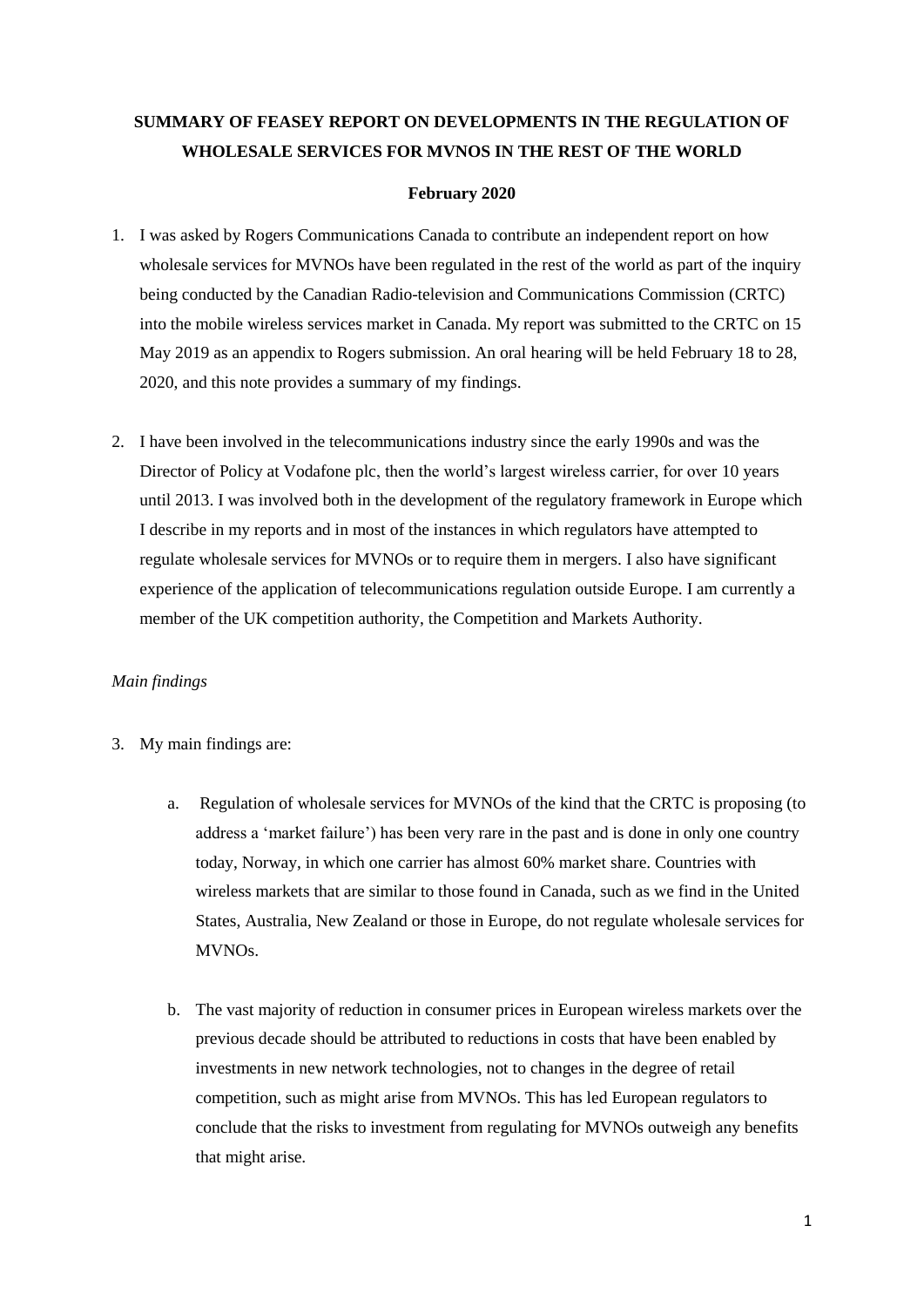- c. Where regulation has been attempted in the past, there is no good evidence that having more MVNOs in a wireless market has led to lower prices, either for consumers in general or for those on low incomes. European competition authorities have stopped relying on MVNOs to preserve competition following wireless mergers as a result. Commercial opportunities for MVNOs, and their impact, also appear to be diminishing compared to a decade ago as wireless markets have matured and growth has slowed.
- d. Evidence from the rest of the world suggests that regulation of wholesale services for MVNOs would do little to benefit Canadian consumers, including those on low incomes but would risk the network investment which is responsible for most of the improvements in wireless services that consumers experience. Most regulators in the rest of the world would endorse the CRTC's efforts to promote competition between facilities-based carriers, since this drives investment and allows MVNOs to obtain wholesale services for themselves on proper commercial terms. The CRTC might consider whether more can be done in this regard, including removing restrictions to wholesale competition which may arise from the Bell/Telus network sharing arrangements.
- e. In contrast, by proposing to now change direction and focus its efforts on regulating to promote entry by MVNOs, the CRTC appears to be both out of step with the rest of the world and willing to disregard the lessons other regulators have learned over the past 20 years.

#### *Why international experience is relevant*

4. Experience of regulating wireless markets elsewhere in the world can be useful in several ways. First, it may tell us something about the likely consequences of any decision which the CRTC may take if we can observe similar decisions having been taken elsewhere in the world. Second, it can help us to understand how regulators and competition authorities in other countries have approached some of the questions which the CRTC is itself considering in this enquiry, including other or better measures which the CRTC might take.

*There are broadly two approaches to regulating wholesale services for MVNOs elsewhere in the world*

5. I have found regulation of wholesale services for MVNOs to arise elsewhere in the world for, broadly, two different reasons. In some countries, most often in Asia, Latin America and the Middle East, wireless carriers are subject to a general obligation to support MVNOs as a condition of spectrum or other licences. This 'prophylactic' approach to regulation regards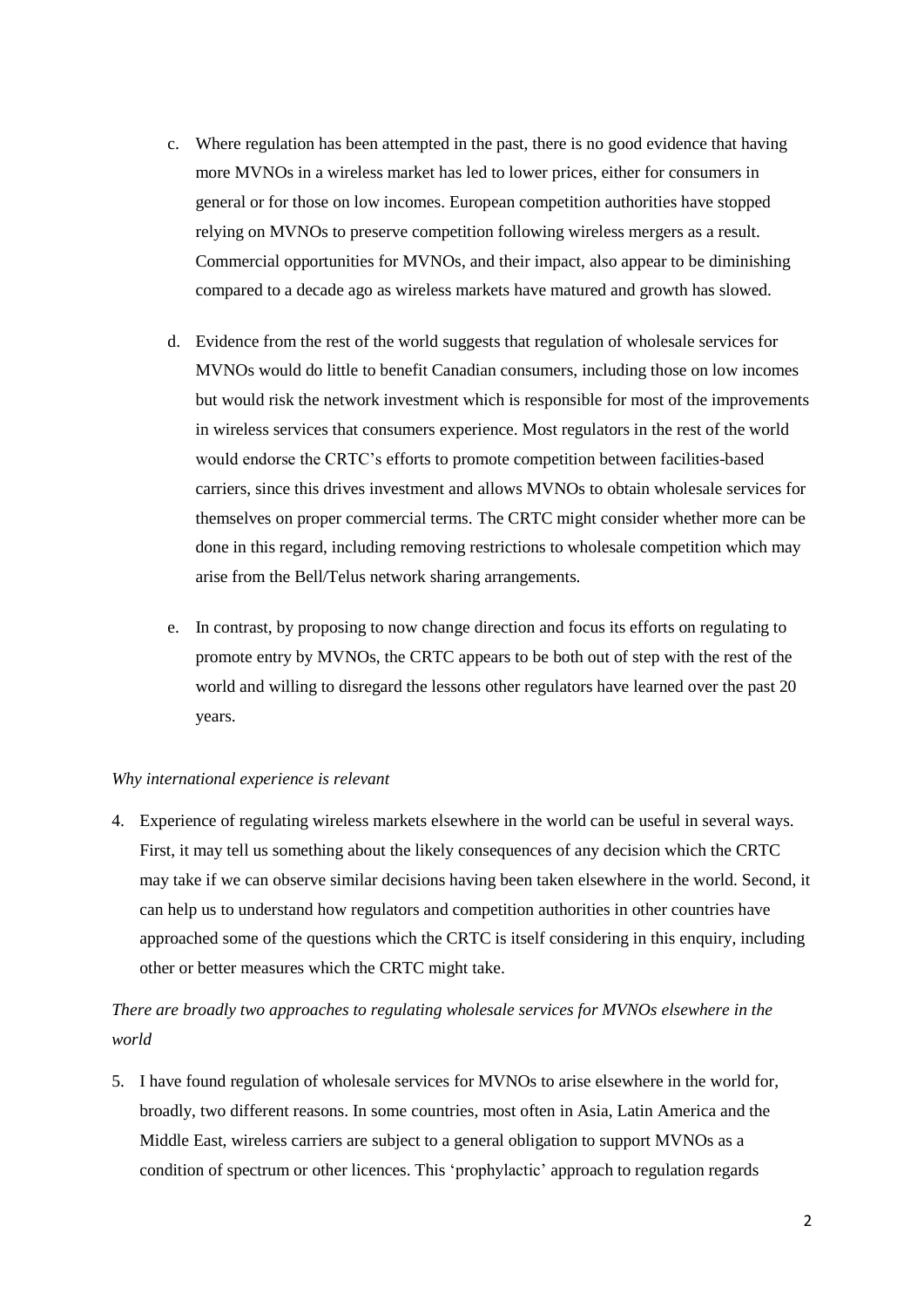MVNOs as being a useful feature of wireless markets rather than their being required to solve any particular problem or 'market failure' which the regulator has identified. The purpose of this kind of regulation is often not very clear and the obligations often do not appear to be enforced very vigorously by the regulators themselves. Entry by MVNOs tends to be rather limited as a result, and their impact on the market difficult to discern. Israel is sometimes cited as an example of country where MVNOs have had a major impact on prices since 2012. However, in my view the most significant feature of the Israeli market is not MVNOs but the extraordinary number of major facilities-based wireless carriers – up to six and currently five - in a country with a population of only nine million.

6. What might be described as a more sophisticated approach to regulation is taken in other countries such as the United States, Europe, Australia and New Zealand, and is the approach which the CRTC is required by law to adopt in Canada. Under this approach, the regulation of wholesale services for MVNOs is not taken for granted but is required to be justified as being the appropriate remedy for whatever 'market failure' the regulator has first identified. I consider that it is the experience of regulation in those countries adopting this approach which is relevant for the CRTC in its enquiry.

## *Regulation of wholesale services for MVNOs to address a 'market failure' has been very rare in the past and is limited to one country - Norway - today*

7. When considering the experience of regulation for MVNOs in these countries, several points are immediately clear. The first is that any form of regulation of wholesale services for MVNOs is a very rare step and there are only a handful of instances where regulators elsewhere in the world have considered wholesale regulation for MVNOs to be an appropriate remedy to the problems they have identified. Regulators in Australia and New Zealand - both of which also have three national wireless carriers and similar concerns about pricing that I see in Canada - have explicitly considered and rejected wholesale regulation for MVNOs within the past three years. Regulators in Europe effectively abandoned MVNOs as a remedy back in 2007 and wholesale regulations were only applied in one country which might be considered at all comparable to Canada, namely Spain. The MVNO regulations in Spain have been inoperative for at least 10 years and were withdrawn altogether in 2017. Wholesale regulations in other European countries applied when there were only one or two wireless carriers, not three as in Canada. All these regulations have since been withdrawn: in Slovenia and Malta in 2012 and in Cyprus in 2019. This leaves the only active case of wholesale regulation for MVNOs today to be that in Norway, where MVNO obligations were applied to a wireless carrier (Telenor) with a market share of around 60% or double that of any of the three national wireless carriers in Canada.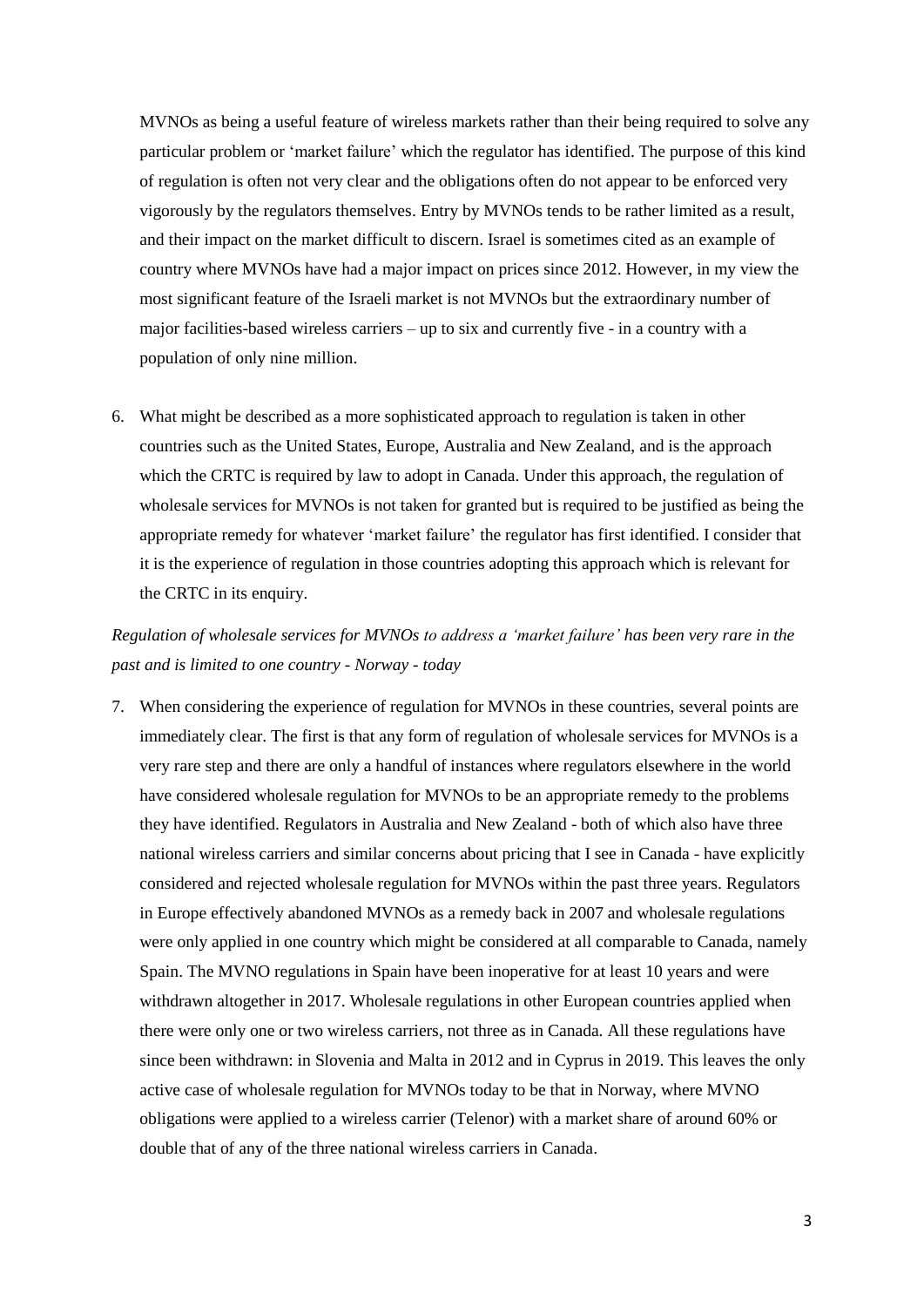### *Regulators have avoided the risks associated with setting the wholesale prices charged by wireless carriers to MVNOs*

8. My second main conclusion is that there are no examples of regulators elsewhere in the world intervening in markets to set the wholesale prices that might be charged by wireless carriers to MVNOs. There are several reasons for this. One is that the 'market failure' identified by the few European regulators who did impose wholesale MVNO access obligations was a failure by the wireless carriers to allow MVNOs to enter the market and not a failure to offer them a reasonable price. These regulators relied on competition between the carriers to produce a reasonable price once regulation required all of the carriers to make offers. Second, regulators around the world want to avoid putting themselves in the position where they are adjudicating between the different claims of various parties to what is essentially a commercial agreement. The job of regulators is not to resolve ongoing commercial disputes but to enable the competitive process to work. Proceedings about wholesale regulation of services for MVNOs invariably involve claims about the impact MVNOs could make on the market if only wholesale prices were lower. Experience suggests that most of these claims subsequently prove to be unfounded. The risk that regulators find themselves being drawn into micromanaging the market is very real, and something the Norwegian regulator has found itself doing since 2006 and the European competition authorities found themselves doing in Germany. Finally, there is also the risk to investment in new infrastructure if regulators get the price wrong or if there is uncertainty as to what that price may be in future. Since few if any regulators have taken the risk of trying to set a wholesale price for services to MVNOs in wireless markets, we do not have much evidence about what the impact on wireless investment of regulating those prices might be. However, I quote in my report the results of extensive studies of the impact of this kind of regulation on investment in wireline technologies (referred to as 'NGA' or next generation access):

"empirical literature tends to find that service-based competition which relies on broadband access regulation is negatively associated with investment and NGA coverage, while evidence concerning the impact of access-based competition on basic broadband adoption seems to be mixed…. The findings of the literature more consistently suggest a negative link between access based competition and NGA [fibre] adoption."

9. There is in my view no reason to expect the risks of a negative impact on infrastructure investment to be any less in wireless markets, particularly at a time when investors around the world face the uncertainty and the cost of moving to 5G.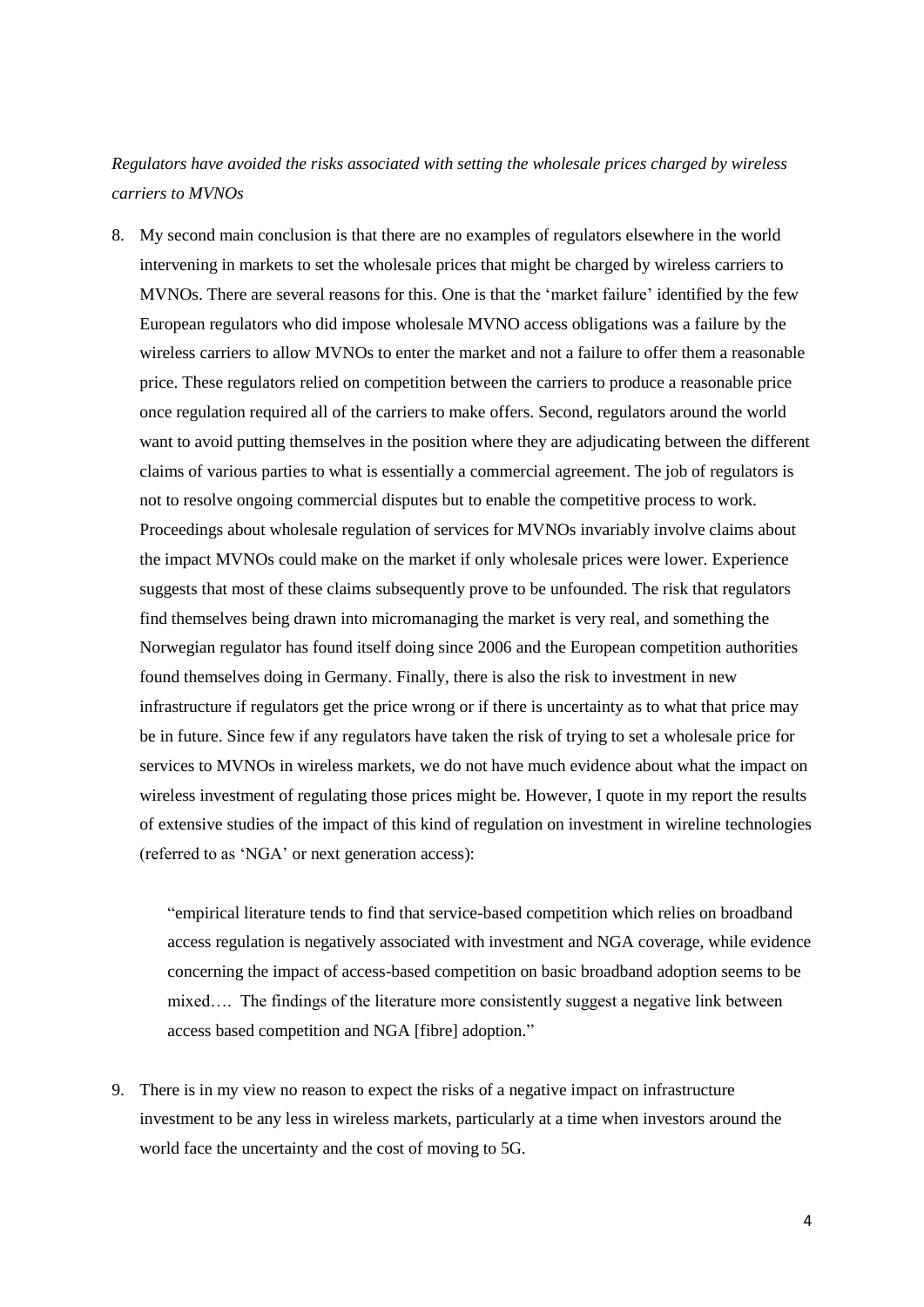### *Using MVNOs to remedy competition concerns in wireless mergers has also been abandoned by competition authorities*

10. Although telecommunications regulators have shown little appetite for MVNO regulation in the past decade, there are other developments in Europe during this period that are relevant to the CRTC's enquiry. For example, competition authorities in Europe did initially regard MVNOs as a potential remedy to address concerns about competition resulting from mergers between facilitiesbased wireless carriers, as has happened in Austria, Ireland, Germany, Italy and the Netherlands between 2013 and 2019. In my view, the proper conclusion to draw from this experience is that the European competition authorities became increasingly sceptical about the value of MVNOs as a remedy to competition concerns, to the point where, like their regulatory colleagues, they have now abandoned it altogether. The evidence shows that the MVNO remedies adopted in the Austrian, Irish and German mergers were not effective in constraining prices, as the European competition authorities had hoped. As a result, MVNOs did not feature as a remedy in the most recent merger decision by the European competition authority in Italy. It should be noted that in the United States the Department of Justice has also not relied upon MVNOs to remedy its concerns about the proposed merger between T-Mobile and Sprint.

*The benefits of wireless carrier investment in new technology and infrastructure, compared to any benefits which MVNOs might provide, are now better understood. The evidence shows that the benefits from carrier investment are much larger.*

11. European regulators and policymakers have been reconsidering the aims of telecommunications regulation over the past five years in the light of concerns that Europe's performance was falling behind the rest of the world. The key conclusion to emerge from this debate was that long-term investments in new technology and new infrastructure, both wireline (fibre to the home) and wireless (5G), were required if Europe's performance was to improve. The evidence showed that the vast majority of the reductions in consumer prices in European telecoms markets that had been achieved in the previous decade were attributable to reductions in unit costs that had been enabled by investments in new technologies, rather than being attributable to changes in the degree of retail competition, such as might be associated with the entry of MVNOs. One study found that although average unit prices for wireless services in Europe had fallen by 63% between 2004 and 2014, increases in competition in European retail wireless markets had only reduced profits by only 11%. Similarly, a French study for 2011-14 found that 56% of the fall in unit prices during that period could be attributed to investment in 4G technology and only 23% to an increase in competition in the retail market. The changes which were made to the European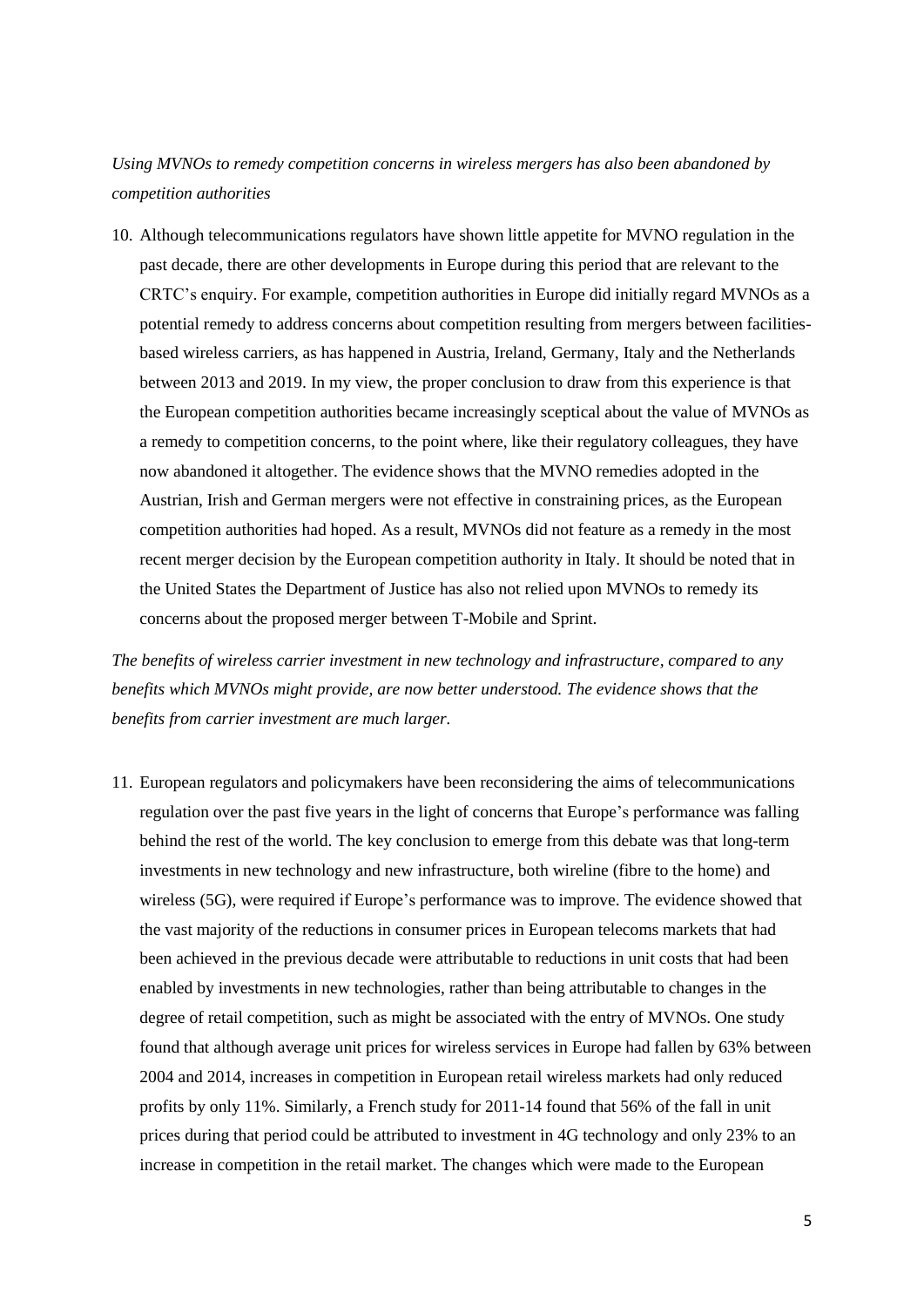telecommunications regulatory framework in late 2018 were therefore intended to improve conditions for investment in wireless and wireline infrastructure. In doing so, they make the prospect of wholesale regulation of services for MVNOs in Europe even less likely in the future.

*Wholesale regulation of services for MVNOs in other countries has not delivered lower prices for either consumers as a whole or those on low incomes*

- 12. Since wholesale regulation for MVNOs has been so rare in the rest of the world over the past 20 years, we have limited evidence about its impact on the prices consumers pay for wireless services or upon other aspects of the wireless market, such as levels of investment in infrastructure. The evidence that does exist does not support the CRTC's suggestion that more entry by MVNOs would be of particular benefit low-income wireless consumers.
- 13. In Spain the revenues of 'discount' MVNOs, of the kind that might appeal to low income wireless consumers, represent only 8% of the total revenues earned by MVNOs in that market and less than 1% of all wireless revenues. In Norway, the main MVNOs serve business customers rather than consumers and those 'service providers' who do offer low cost options account for less than 2% of all wireless revenues. Other studies find that most MVNOs do not focus on the needs of low-income customers and that only about a quarter of all MVNOs could be said to offer 'discount' services. The European competition authorities abandoned MVNOs as a remedy for the merger of wireless carriers in Italy because they had had no impact on prices when used as a remedy in the mergers in Ireland and Germany and because they did not prevent prices of cheaper offers rising in Austria. Prospective MVNOs often make bold promises about what they will do during regulatory enquiries but the actual evidence from around the world suggests that most of these claims should be disregarded.

*There is no evidence that having more MVNOs in a wireless market leads to lower prices, either for consumers as a whole or those on low incomes*

14. Evidence on the impact of wholesale regulation for MVNOs is consistent with other evidence of the impact of MVNOs on prices when they rely upon commercial arrangements with wireless carriers. A study of 27 European markets found no empirical evidence that prices are lower as the number of MVNOs increases. A study of OECD countries came to the same conclusion in relation to prices and both the number of MVNOs and their combined market share. My own analysis shows that European countries with the most MVNOs, such as the Netherlands (which has over 70 with a combined market share of around 20%), often have high prices, including for low-income consumers, whilst countries like Sweden, which has comparatively low prices for low income consumers, has only a limited MVNO presence. There is, in other words, no evidence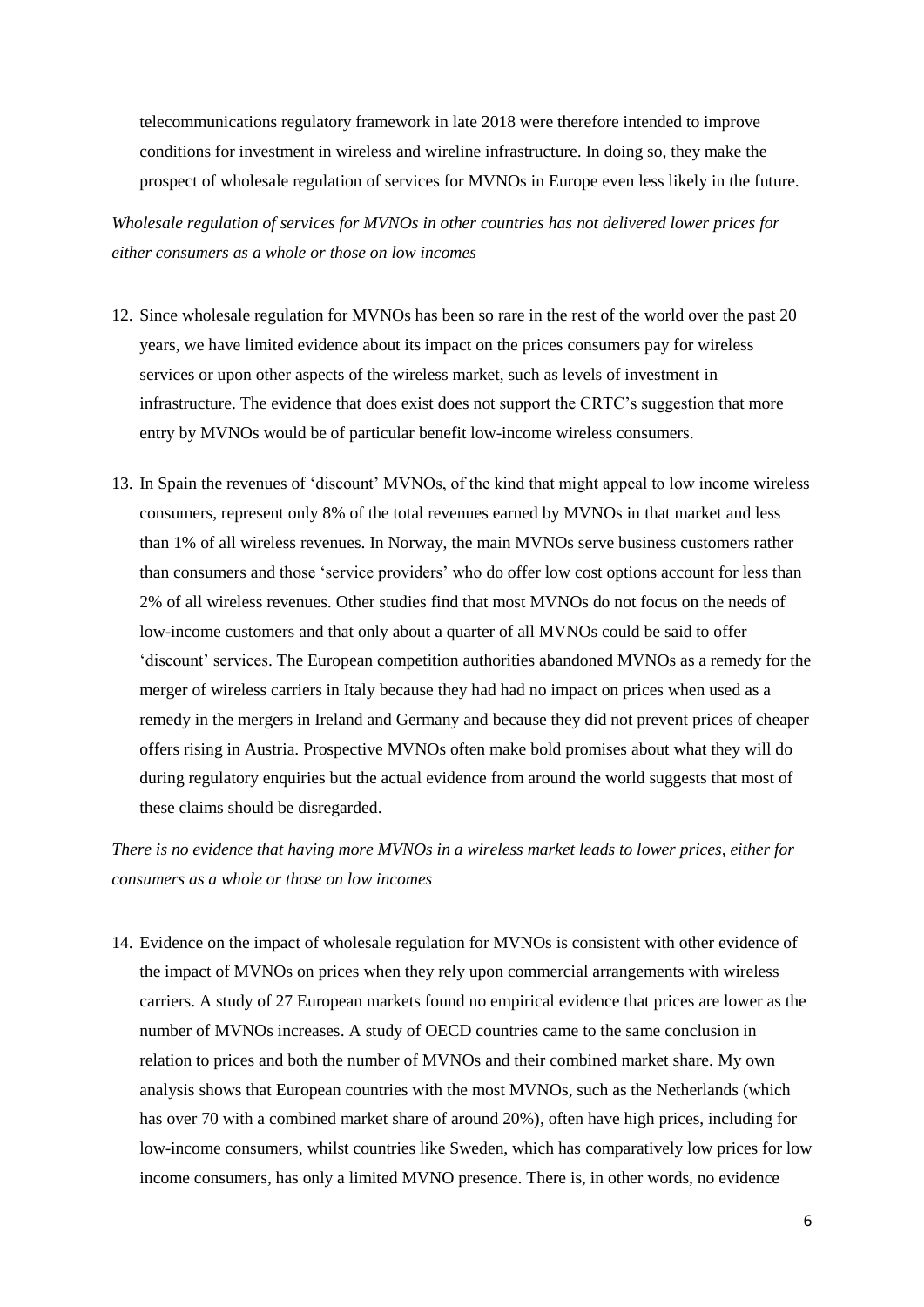from the rest of the world to suggest that measures which the CRTC might take to promote MVNO entry in Canada would benefit either consumers in general or those on low incomes. Other features of the market have a much greater impact on prices.

*The impact of MVNOs on wireless markets around the world appears to be less significant today than it might have been 10-15 years ago*

15. I do not consider these findings to be particularly surprising. I recall when MVNOs emerged in Europe and the US in the late 1990s and 2000s as wireless services became a mass market phenomenon. At that time, wireless carriers around the world lacked the retailing capacity, including brand appeal, that would be required to fulfil all of the demand for wireless services, including the particular needs of particular groups (such as those wishing to make cheap international calls via wireless devices). MVNOs, service providers and other kinds of intermediaries filled this gap by focussing on those segments of the population whose needs would otherwise have been unmet by the carriers. But that is no longer the case in most parts of the world today now that wireless markets are mature. Today 'flanker brands' are used by the wireless carriers themselves to offer low cost services to groups which they would previously left to MVNOs. Twenty years of competition between carriers has reduced prices in wireless markets around the world, leaving less room for the 'discount' MVNOs who have a limited ability to differentiate themselves on anything other than price. Many such MVNOs have sought to merge or exit the market as a result, sometimes by selling themselves to a wireless carrier. It is not surprising that the impact of MVNOs on wireless markets around the world should have diminished as a result.

*If the CRTC were to adopt wholesale regulation of services for MVNOs it would be out of step with the rest of the world.* 

16. The CRTC would be out of step with international regulatory practice if it were to embark on regulating wholesale services for MVNOs. The evidence from around the world suggests that such measures would have little or no impact on the functioning of Canada's relatively mature wireless market and would offer no specific benefits to low-income consumers. Other regulators and competition authorities have avoided MVNO remedies because they have found them difficult to implement and ineffective in terms of outcomes. They have also come to understand the overriding importance of investment in new network technologies to drive improvements in wireless market performance and have concluded that the risk of jeopardising this with wholesale regulation for MVNOs is not one that is worth taking.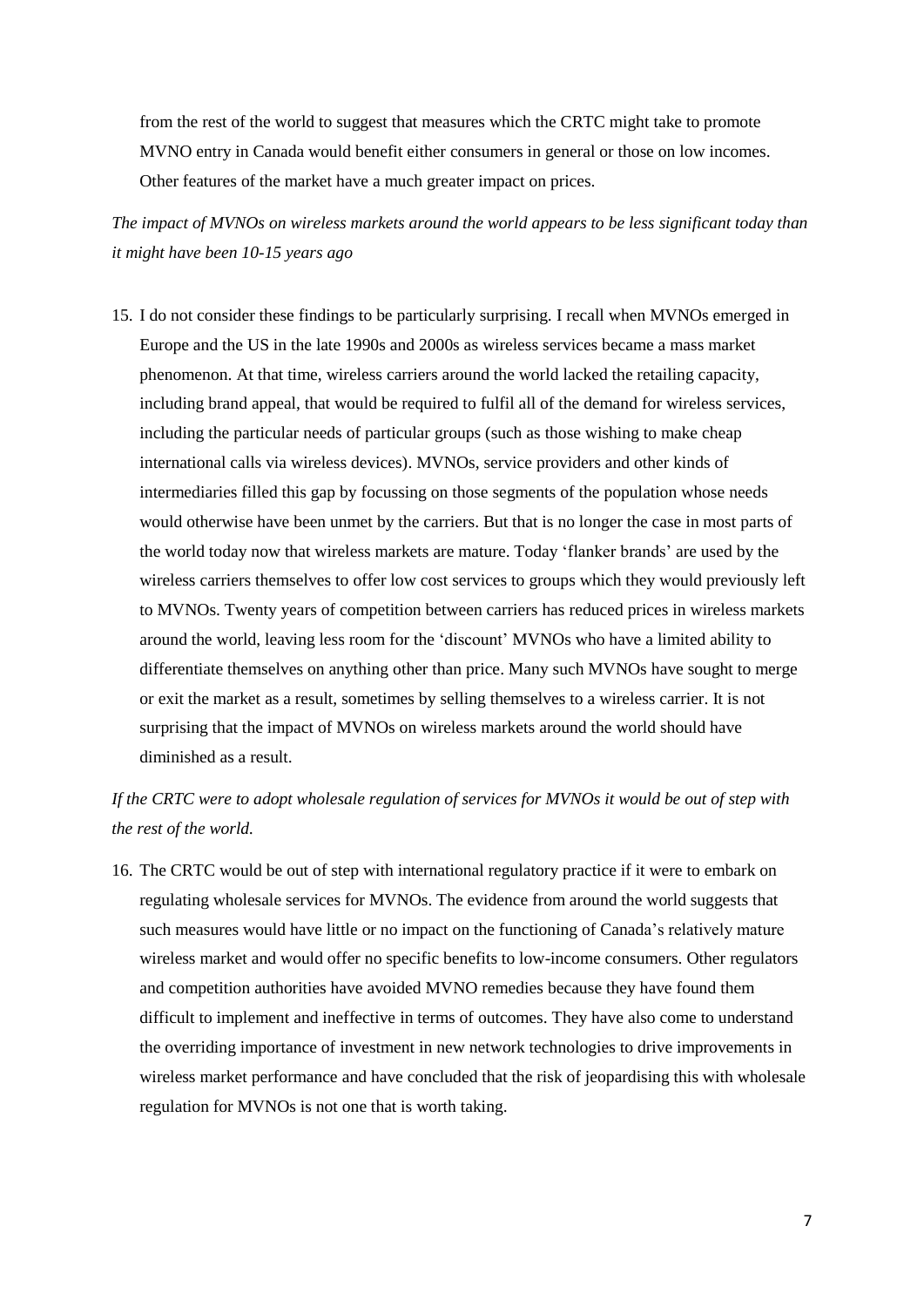*The CRTC was more in step with international regulatory best practice when deciding not to adopt wholesale regulation for services for MVNOs in 2015*

- 17. This does not mean that I argue that regulators elsewhere in the world would take no action in light of the concerns which the CRTC has presented in its enquiry and I consider in my report what else might be done.
- 18. The CRTC considered whether to adopt wholesale regulation for services for MVNOs in a previous enquiry which concluded in 2015 and to which I also submitted evidence on international practice. The CRTC concluded that the three national wireless carriers ought to supply domestic roaming services to the regional facilities-based carriers on regulated terms, including prices. This followed the CRTC's finding that the regional facilities-based carriers would be unable to provide adequate competition to the national carriers without access to such domestic roaming services and that the three national facilities-based carriers did not compete sufficiently with each other.
- 19. I consider that the CRTC's finding in 2015 that the three national wireless carriers enjoyed 'collective market power' and that there was a corresponding 'market failure' to be addressed was poorly reasoned and lacking evidence. But I also consider that, if it had been properly established, most other telecommunications regulators would have adopted the same domestic roaming regulation which the CRTC chose. Regulators around the world agree that interventions should, wherever possible, aim to promote competition between and investment by facilities-based carriers rather than competition from other firms, like MVNOs, that rely on the facilities of other carriers. A regulatory obligation to supply domestic roaming services to another facilities-based carrier, generally until they have built out their own facilities, is commonly used for this purpose around the world. Most regulators would consider further regulation specifically for MVNOs to be unnecessary because any remedy which ensures effective competition between existing facilities-based carriers will ensure that the needs of both retail consumers and wholesale customers, like MVNOs, are met. MVNOs may contribute to retail competition but they hardly ever contribute to facilities-based competition by transforming themselves into facilities-based carriers. I have found only two cases (out of thousands) where that might be said to have occurred.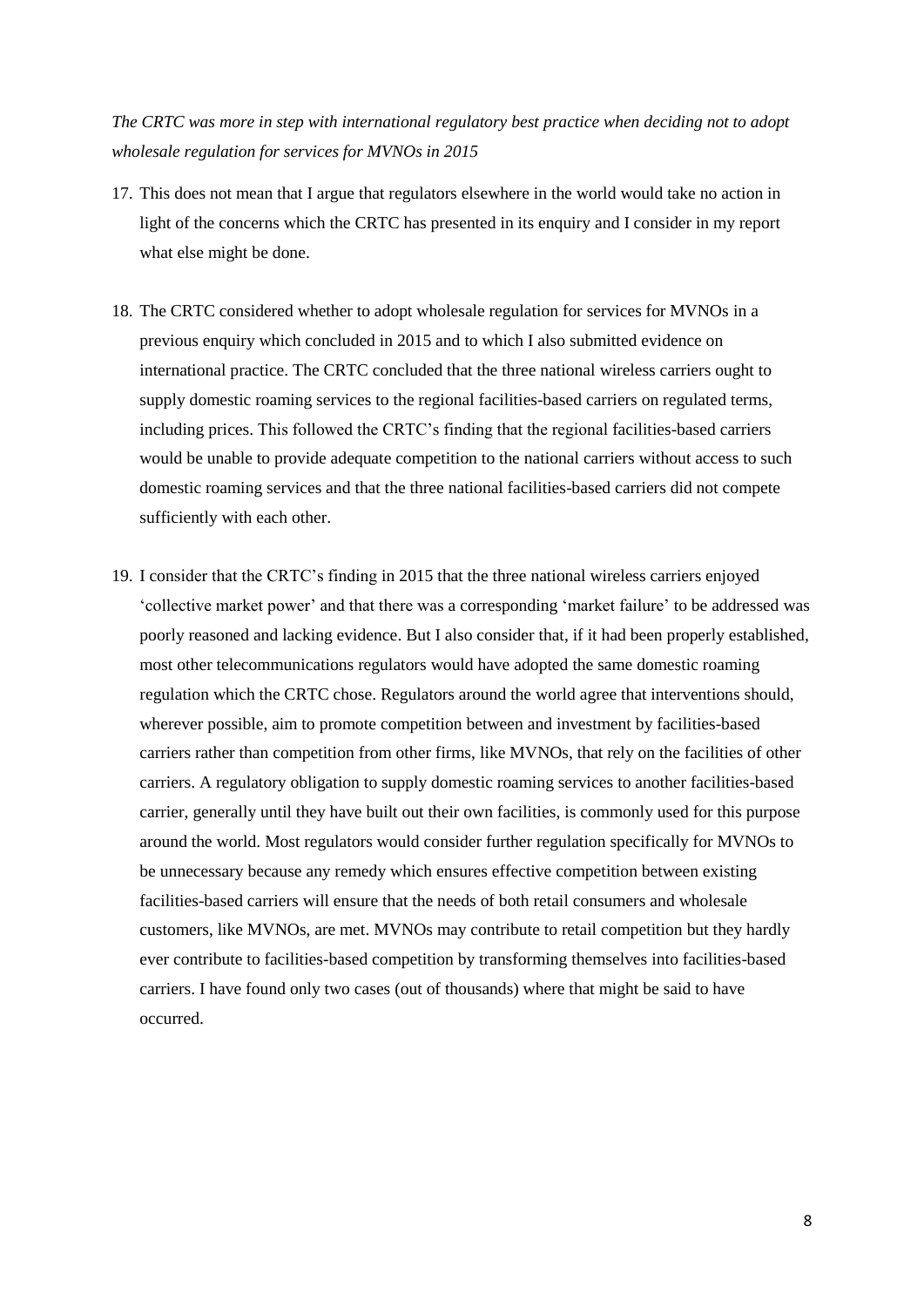*The CRTC should have removed any restrictions on competition between Bell and TELUS in the commercial supply of wholesale services to MVNOs*

20. There is one aspect of the Canadian wireless market which I highlighted in 2015 and which I think distinguishes it from other markets elsewhere in the world. This relates to the fact that Bell Canada and TELUS share a network for GSM-based services, rather than each having their own. Such network sharing is not unusual in itself, but it is unusual to find that it involves restrictions on the capacity of each of the partners to the agreement to compete with the other in the provision of wholesale services to MVNOs, as I understand to be the case for Bell and TELUS. This would effectively limit the number of potential suppliers of wholesale services for MVNOs to two (if the regional carriers are ignored) or three (if they are included). In my experience, other regulators and competition authorities would take a sceptical view of what appears to be a straightforward restriction on competition in the provision of wholesale services to MVNOs. The obvious solution is to remove the restriction and require Bell and TELUS to compete with each other in supplying MVNOs, as well as competing with Rogers and the regional carriers. I do not understand why the CRTC declined to do this in 2015 or why it would not do so now.

## *The CRTC could revisit how it already regulates domestic roaming before moving into new areas of regulation*

- 21. The CRTC's provisional views in the current enquiry are arrived at on the basis that the domestic roaming remedy adopted in 2015 has not enabled MVNOs to obtain wholesale services on terms which enable them to compete effectively in the market. Even if this were the case, the obvious next question which most other regulators would ask is whether the remedies adopted in 2015 can be improved upon. It is clear, in my view, that they can. For example, the CRTC's approach of setting a single wholesale rate for both in-territory and out of territory roaming by regional carriers does little, in my view, to incentivise the regional carriers to build out their own networks. Nor does the absence of a sunset date for in-territory roaming. In my experience, a regulator would want to ensure that any domestic roaming obligations preserved incentives for the regional carriers to invest in their own infrastructure wherever they could, putting them in a better position to compete with the three national carriers. I think the CRTC erred by failing to do this properly in 2015. The obvious step is to correct this now and for the CRTC to better align the existing domestic roaming regime in Canada with what has been adopted successfully elsewhere in the world.
- 22. I do not understand why the CRTC seems reluctant to revisit its earlier decisions and instead prefers to focus on taking new and uncharted steps into the regulation of wholesale services for MVNOs. The CRTC seems to believe that the risks of regulating wholesale services for MVNOs are lower in 2020 than they were in 2015. I see no evidence to suggest this is the case in Canada